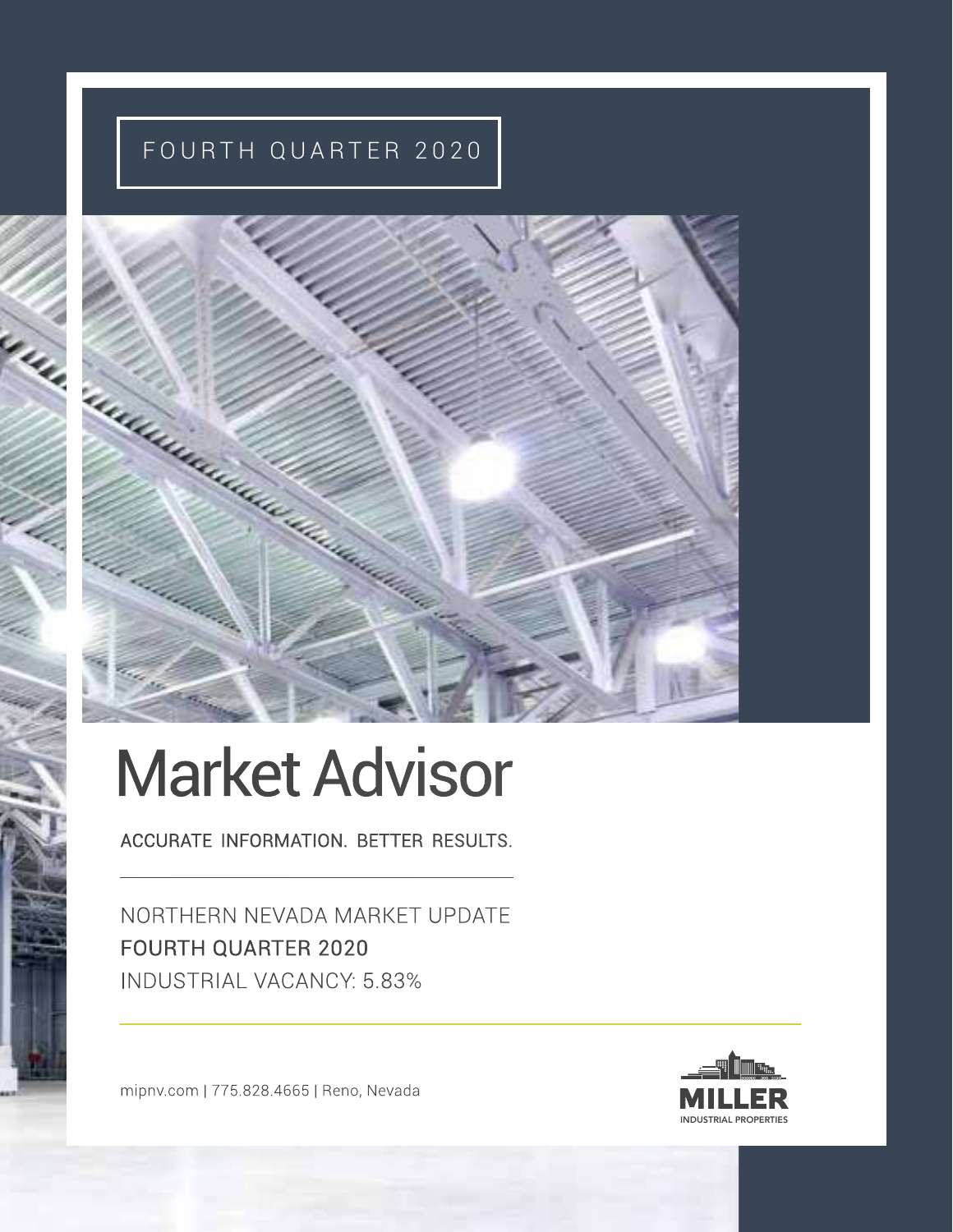#### 2020 YEAR END SUMMARY AND FOURTH QUARTER REPORT

#### 2020: Year End Summary

At this time, one year ago, we predicted that "barring an unforeseen, world-rattling event" that we would not be experiencing an economic downturn in 2020 and that "absent anything upsetting the global applecart" historical absorption indicates developers should keep looking for more raw land to keep the concrete flowing and the walls tilting in 2020.

To say that we grossly missed our initial forecast for the year of 2020 is an understatement but, we also have a lot of company on that. As we were preparing quarterly numbers and analyzing historical data, an unnamed virus was forcing a lockdown of 11 million people in Wuhan, China. As we watched this news from a distance, we were blissfully ignorant to the fact that this virus was about to change our lifestyles, our businesses and our world. On January 21, 2020 the United States saw its first confirmed case of Covid-19 and by the middle of March, 2020, with no federal mandates in place, states began taking various steps to stave off the CV-19 threat on a state level.

As we entered the shelter at home phase and most businesses went into a pause mode, the equity markets reacted with massive declines approaching 30%. Likewise, business inquiries for new industrial space went into a holding pattern. As the expectation grew that the virus will be managed and handled, business activity soon picked back up. With that, equity market values began to increase again. As businesses settled into their newfound methods to conduct operations, growth quickly came back to life with the market indices gaining 45% to over 70% based on the sectors measured. In short, 2020 turned out to be a banner year in the equity markets with capitalization values booming. All of this means increased potential for firms expanding and relocating to the strategic markets such as Nevada.

The phrase "new normal" is actually quite vague but, certainly there will be specific aspects from our pandemic lifestyles that will outlast the virus. Current estimates are that 3-4x the pre-pandemic remote workforce will remain work-from-home permanently. Businesses are planning to take advantage of the savings on real estate and business travel expenses. Employees are appreciating the flexible schedule that WFH provides, making it a win-win. Remote work will also be expanded to out of home locations after the virus threat subsides, making the remote experience even more desirable and flexible.

Shopping was radically changed in 2020 as well. Online e-commerce was a growing segment but 2020 accelerated that trend drastically. Traditional brick and mortar retailers quickly got into the online buying action by offering both online buying with quick front door delivery or in-store pickup, even with no touch into your car trunk in the parking lot delivery. The entire e-commerce logistics supply chain was been stressed like never before to meet demand. Since no one is predicting this trend to significantly subside post pandemic, the demand for e-commerce logistics space in strategic locations is strong and the northern Nevada continues to benefit from this

#### **5.83%** PERCENTAGE MARKET VACANCY WHAT DOES IT MEAN? " $\overline{\phantom{a}}$ Ez  $\overline{\mathsf{X}}$ **MARKET**  $\gamma_{\nu_{\lambda_{n}}}$ Royo M ARKE7" BALANCED MARKET **VERY ASSAULT BY A RENTS** VERY HIGH VACANCY, SlM3bMO  $3^{\circ}$  $\frac{6}{2}$ 5 %  $6\%$ <sup>7</sup>% 8%  $9%$  $\zeta$ 11% 12 % 1 3% 9/05 1 % 1

trend. As the panic buying of certain items reached far more than toilet paper and sanitizing wipes, many manufacturers were heavily backlogged. To avoid a repeat of this scenario many suppliers have quickly leased third party logistics space to build up a storage of backup products to better prepare for the next unforeseen event.

#### Fourth Quarter, 2020

As we closed the books on Q4 2020 the northern Nevada market saw a slight rise in our vacancy rate, inching up from 5.23% to 5.83%. While we neared 2.5 million square feet of new industrial gross absorption, we also saw 1.5 million square feet of previously occupied warehouse become available and returned to the industrial inventory. This resulted in a net absorption of 951,318 SF, sitting right at par with our five-year average. Construction completion was 2.5x higher than the previous quarter with 1.13 million square feet of industrial product being added to the market. New class "A" space continues to be in high demand and 90% of this new construction was pre-leased at time of completion.

Even with the small uptick in vacancy, northern Nevada is still experiencing healthy absorption numbers resulting in a landlord favored climate. Landlord's are offering few, if any, lease concessions and current tenants are experiencing renewal rates 50% higher than their prior lease term. Companies seeking new space are seeing terms no shorter than five-years, requirements for above average credit and strong business financials, and increased competition amongst available properties.

In addition to companies relocating to Reno or expanding their current operations in the northern Nevada market, we also seeing a strong demand for NNN-leased industrial portfolios from out-ofstate investors. Low cap rates and strong national tenants resulted in 1.8 million square feet of fully leased product changing hands for \$177.4 million in the top five sales of the fourth quarter.

# Quick Trends FOURTH QUARTER 2020

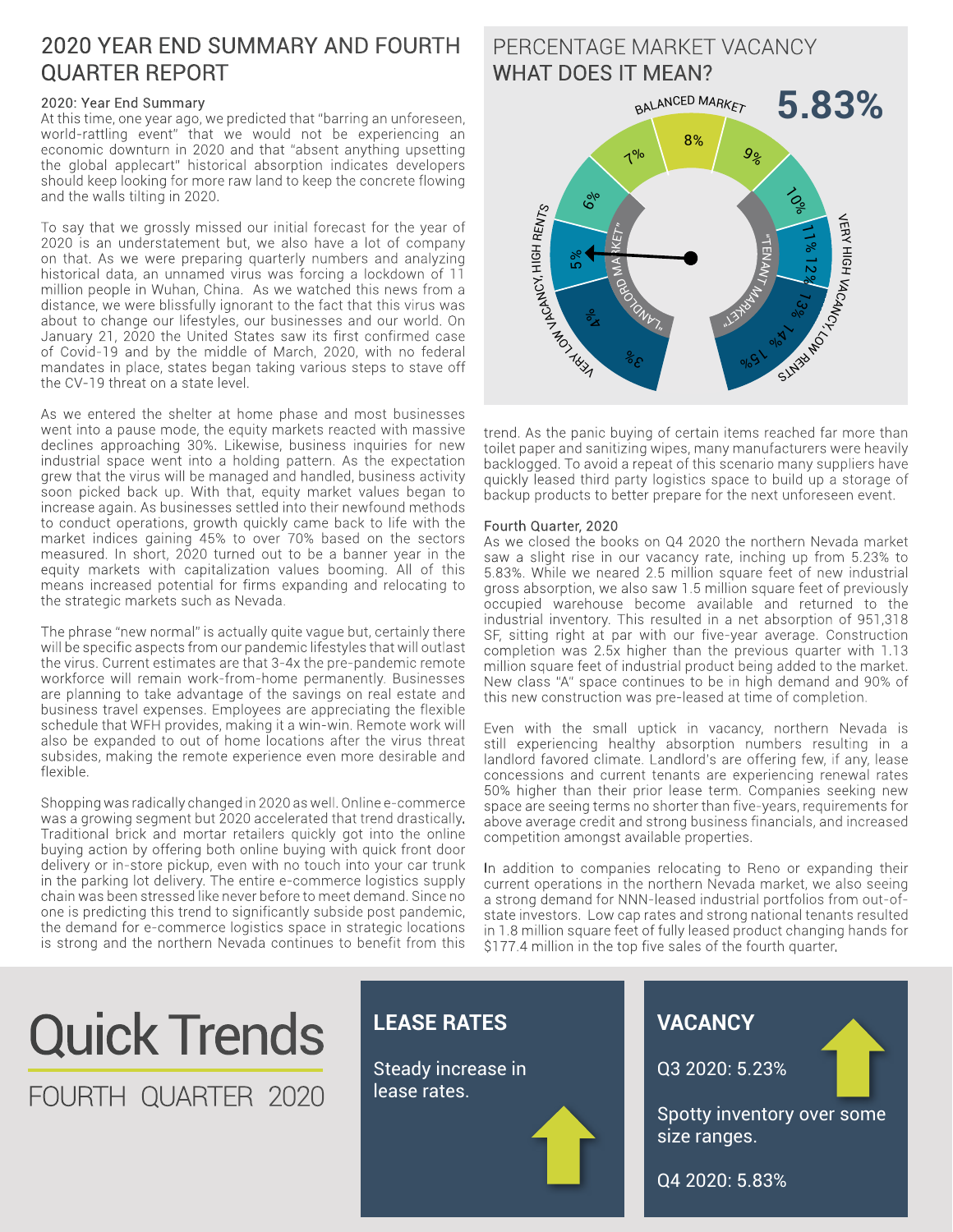### HISTORIC VACANCY CURRENT QUARTER VACANCY ANALYSIS



- 11% HIGHER than Q3 2020 (5.23%)
- 17% LOWER than Q4 2019 (7.05%)
- 19% LOWER than quarterly 5-year average (7.17%)







#### CURRENT QUARTER NET ABSORPTION ANALYSIS



### Net Absorption: 951,318 SF

- 29% LOWER than Q3 2020
- 73% LOWER than Q4 2019
- 3% LOWER than quarterly 5-year

Net Absorption: The measure of gross absorption less the space that tenants vacated and the new, vacant construction.

#### **CONSTRUCTION**

Continued large buildto-suit and speculative construction.

#### **MARKET VELOCITY**

Solid demands continue.



#### **OUTLOOK**

Increased demand is greater than supply, yielding low inventory and increased lease rates.